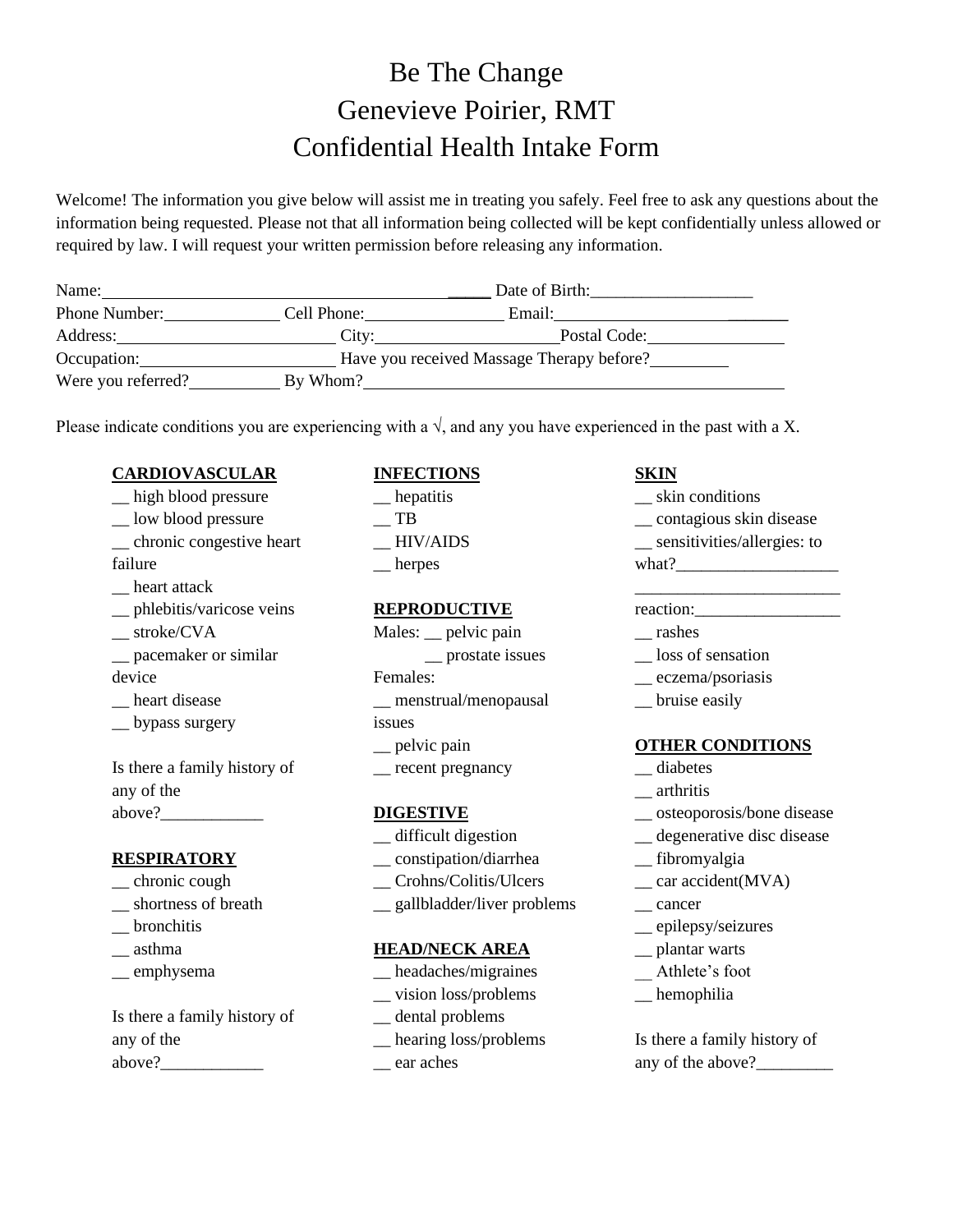| Please list any current medication, now and within the past 6 months: |  |  |
|-----------------------------------------------------------------------|--|--|
|-----------------------------------------------------------------------|--|--|

|  | Please list any supplements and herbal/natural/homeopathic remedies: |  |  |  |
|--|----------------------------------------------------------------------|--|--|--|
|  |                                                                      |  |  |  |

\_\_\_\_\_\_\_\_\_\_\_\_\_\_\_\_\_\_\_\_\_\_\_\_\_\_\_\_\_\_\_\_\_\_\_\_\_\_\_\_\_\_\_\_\_\_\_\_\_\_\_\_

\_\_\_\_\_\_\_\_\_\_\_\_\_\_\_\_\_\_\_\_\_\_\_\_\_\_\_\_\_\_\_\_\_\_\_\_\_\_\_\_\_\_\_\_\_\_\_\_\_\_\_\_

\_\_\_\_\_\_\_\_\_\_\_\_\_\_\_\_\_\_\_\_\_\_\_\_\_\_\_\_\_\_\_\_\_\_\_\_\_\_\_\_\_\_\_\_\_\_\_\_\_\_\_\_

\_\_\_\_\_\_\_\_\_\_\_\_\_\_\_\_\_\_\_\_\_\_\_\_\_\_\_\_\_\_\_\_\_\_\_\_\_\_\_\_\_\_\_\_\_\_\_\_\_\_\_\_

Have you had surgery? Please list dates and types.

Please list any accidents, injuries, and falls, and the dates.

Please check any of the following that apply to you.

- \_\_ contact lenses/glasses \_\_ regular exercise
- \_\_ artificial joints/body parts \_\_ sleep well
- \_\_ hearing aids \_\_ drink plenty of water
- \_\_ special equipment \_\_ good eating habits
- \_\_ internal pins/plates/wires/screws

How do you feel about your general health?<br>
<u>Letter and the substitute of the substitute of the substitute of the substitute</u> of the substitute of the substitute of the substitute of the substitute of the substitute of the

Please explain the reason for your visit today.

| For office use |
|----------------|
| Update:        |
| Date:          |
| Date:          |
| Date:          |
| Date:          |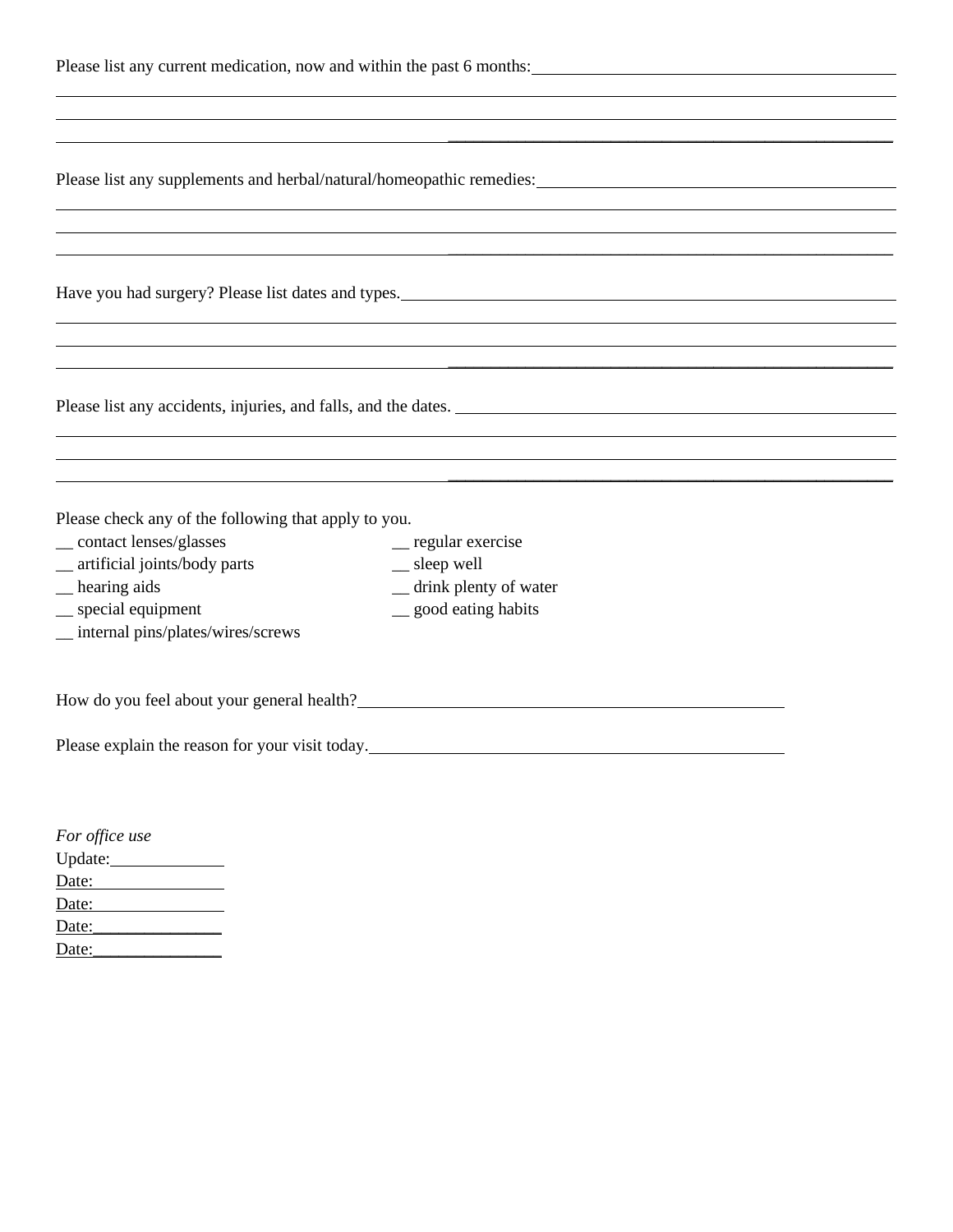## Consent to Treatment

Welcome!

Please read the following points before signing this consent form.

Your treatment time includes a review of your health history, any assessments, and time to change.

Depending on any assessments, I may treat you while you are on your stomach, back, and/or side. I will provide pillows under the abdomen and legs to support your low back.

I will be working several musculoskeletal structures, which I will name before each treatment. You will be covered by a blanket at all times, except the area I am working on. Your comfort is important- please feel free to undress to your level of comfortability.

Some risks of treatment are that treatments may be deep or uncomfortable. I will check in with you during your treatment and apply pressure to your comfort level. It is possible to have achiness the next day, however, if you follow the self care suggestions I provide, this is less likely. It is possible without treatment, your condition may worsen, improve, or stay the same. With treatments, your symptoms may decrease and you may notice an increased range of motion. Depending on my findings, I may refer you for another type of therapy, such as physiotherapy or chiropractic. During your treatment, I may use stretches or hydrotherapy. At the end of your session, I will recommend a frequency of treatments specifically tailored to your needs, as well as a reassessment time to evaluate your progression.

Your comfort is most important- feel free to stop or modify the treatment at any time. If you would like the music adjusted, the room warmer/cooler, or the light dimmer, please let me know.

I have allotted this time for your care. 24 hours notice is required for cancellation. If 24 hours are not provided, you will be billed for the time blocked off for you.

Do you consent to treatment? Yes No

Signature: Date: Date: Date: Date: Date: Date: Date: Date: Date: Date: Date: Date: Date: Date: Date: Date: Date: Date: Date: Date: Date: Date: Date: Date: Date: Date: Date: Date: Date: Date: Date: Date: Date: Date: Date: D